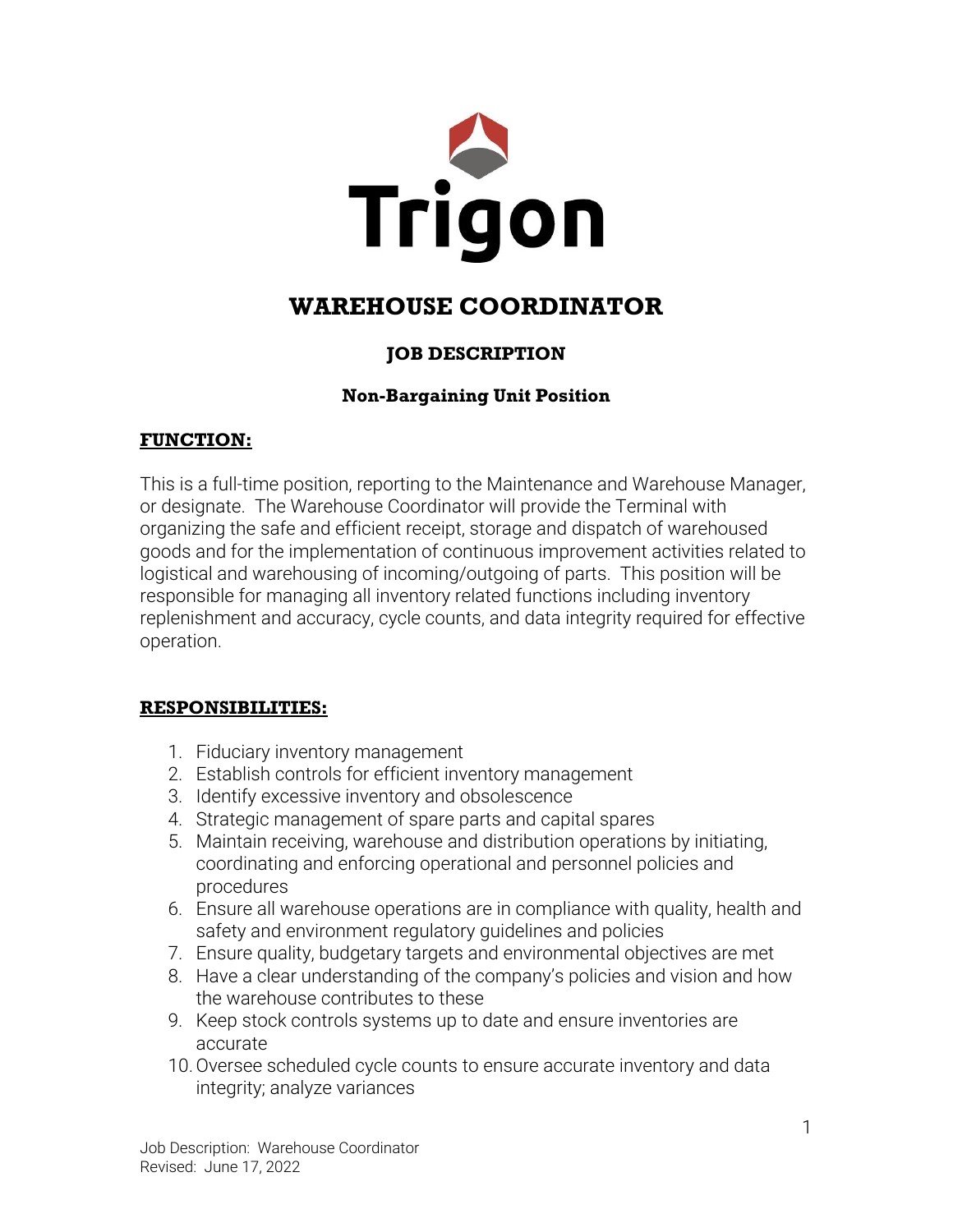- 11. Ensure inventory replenishment is a result of an analytical approach
- 12.Apply best practices to purchasing methods and procedures
- 13. Safeguard warehouse operations and contents by establishing and monitoring security procedures and protocols
- 14. Plan future capacity requirements
- 15.Organize the training of staff, as well as monitoring staff performance and progress
- 16. Motivate, organize and encourage teamwork within the workforce to ensure productivity targets are met or exceeded
- 17.Produce regular reports and statistics on a daily, weekly and monthly basis
- 18. Hold tool box meetings
- 19. Liaise with internal customers and suppliers

## **STANDARDS AND EXPECTATIONS:**

- Work within guidelines and rules
- High quality work carried out in a timely manner
- Listen and learn from instructions, cooperate and participate in the department's training program
- Follow job procedures
- Expected to work with minimal supervision
- Work safely and follow the health, safety and environmental procedures
- Be in good physical shape and capable of completing all tasks which require the ability to lift heavy objects.

#### **HIRING CRITERIA:**

#### Education:

- Diploma in Procurement and Supply Chain Management under the SCMA program or equivalent
- Trades Qualification in Industrial Warehousing would be an asset
- Must have a valid class 5 driver's license
- Forklift certification
- WHMIS certification
- Transportation of Dangerous Goods Certification
- Enrollment in PMAC would be an asset
- Past experience in an industrial environment would be an asset

#### Experience: